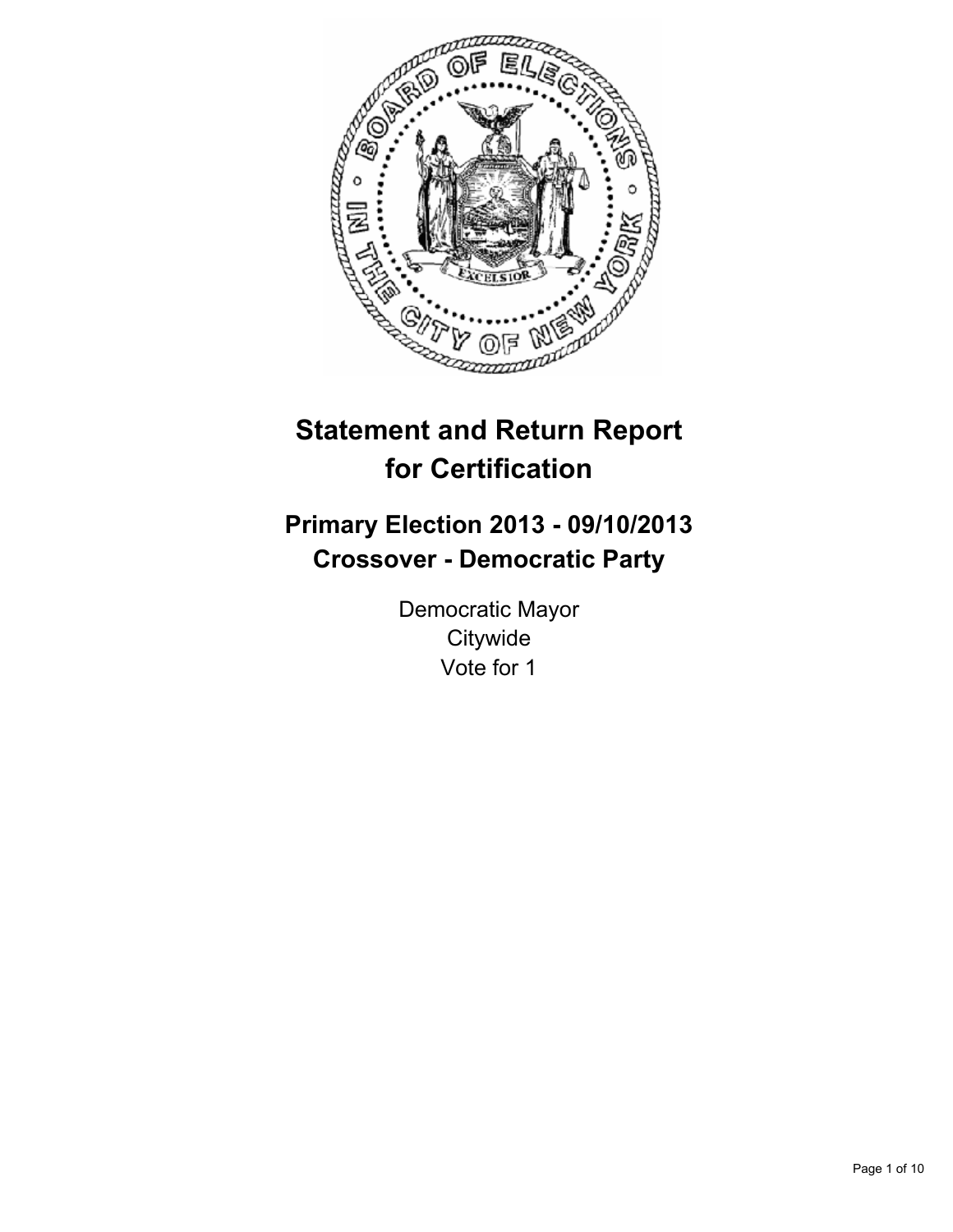

### **New York County**

| <b>EMERGENCY</b>                   | 1,544          |
|------------------------------------|----------------|
| ABSENTEE/MILITARY                  | 5,777          |
| <b>FEDERAL</b>                     | 0              |
| SPECIAL PRESIDENTIAL               | 0              |
| <b>AFFIDAVIT</b>                   | 2,757          |
| <b>SAL F. ALBANESE</b>             | 821            |
| <b>RANDY CREDICO</b>               | 1,588          |
| <b>BILL DE BLASIO</b>              | 81,197         |
| <b>NEIL V. GRIMALDI</b>            | 634            |
| JOHN C. LIU                        | 10,191         |
| <b>CHRISTINE C. QUINN</b>          | 52,102         |
| ERICK J. SALGADO                   | 2,296          |
| WILLIAM C. THOMPSON JR.            | 42,720         |
| <b>ANTHONY D. WEINER</b>           | 6,858          |
| ADOLFO CARRION, JR. (WRITE-IN)     | 1              |
| ALBERT CHIN (WRITE-IN)             | 1              |
| BILL CLINTON (WRITE-IN)            | 1              |
| BILL DE BLASIO (WRITE-IN)          | 1              |
| BILL MURAWSFI (WRITE-IN)           | 1              |
| BILL THOMPSON (WRITE-IN)           | 3              |
| CARLOS DANGER (WRITE-IN)           | 1              |
| DAVID HOLSTEIN (WRITE-IN)          | 1              |
| DONALD FELIX (WRITE-IN)            | 1              |
| ELLIOT SPITZER (WRITE-IN)          | 1              |
| FELIX FUSCO (WRITE-IN)             | 2              |
| <b>GEORGE MCDONALD (WRITE-IN)</b>  | $\mathbf 1$    |
| <b>GWEN GODDWIN (WRITE-IN)</b>     | 1              |
| JACK HIDARY (WRITE-IN)             | 1              |
| JEFFREY THOMAS LUNDELL (WRITE-IN)  | 1              |
| JOE LHOTA (WRITE-IN)               | 2              |
| JOHN VASSILAROS (WRITE-IN)         | 1              |
| KEVIN COENEN (WRITE-IN)            | $\overline{2}$ |
| LENARD MCNEIL (WRITE-IN)           | 1              |
| LLOYD SHAPIO (WRITE-IN)            | 1              |
| MATTHEW P. MORAN (WRITE-IN)        | 1              |
| MICHAEL R BLOOMBERG (WRITE-IN)     | 1              |
| MICHAEL R. BLOOMBERG (WRITE-IN)    | 3              |
| ROBERTO RODRIGUEZ (WRITE-IN)       | 1              |
| SCOTT STRING (WRITE-IN)            | 1              |
| SCOTT STRINGER (WRITE-IN)          | 5              |
| SEAN GARDNER (WRITE-IN)            | 3              |
| UNATTRIBUTABLE WRITE-IN (WRITE-IN) | 10             |
| <b>Total Votes</b>                 | 198,457        |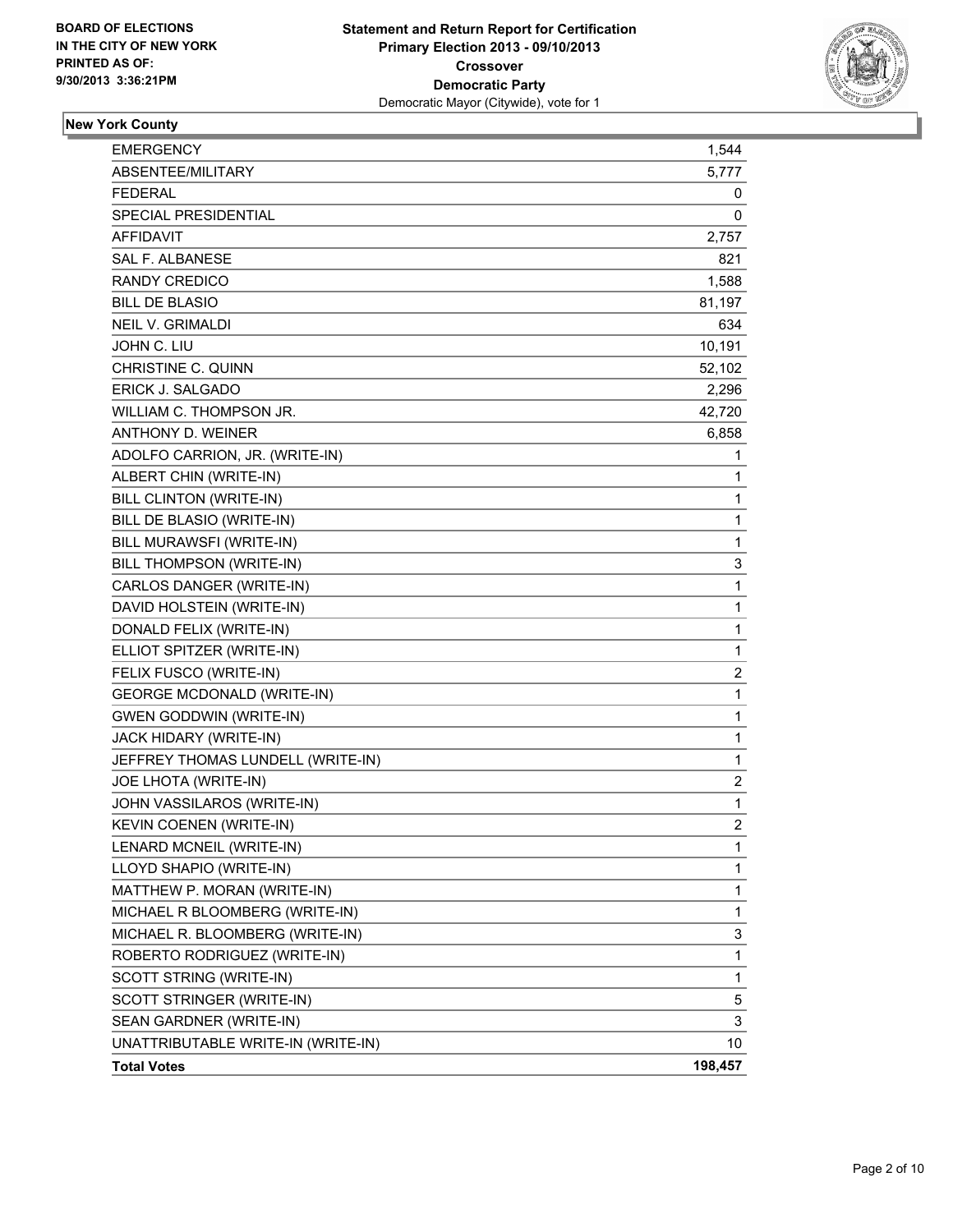

### **Bronx County**

| <b>EMERGENCY</b>                   | 1,482        |
|------------------------------------|--------------|
| ABSENTEE/MILITARY                  | 2,199        |
| <b>FEDERAL</b>                     | 0            |
| SPECIAL PRESIDENTIAL               | 0            |
| <b>AFFIDAVIT</b>                   | 1,496        |
| SAL F. ALBANESE                    | 581          |
| RANDY CREDICO                      | 2,301        |
| <b>BILL DE BLASIO</b>              | 36,896       |
| <b>NEIL V. GRIMALDI</b>            | 640          |
| JOHN C. LIU                        | 4,753        |
| CHRISTINE C. QUINN                 | 10,392       |
| ERICK J. SALGADO                   | 3,855        |
| WILLIAM C. THOMPSON JR.            | 31,617       |
| ANTHONY D. WEINER                  | 5,726        |
| ADOLFO CARRION (WRITE-IN)          | 2            |
| AL GORE (WRITE-IN)                 | 1            |
| ALBERT ALVAREZ (WRITE-IN)          | $\mathbf{1}$ |
| ALIYAL WILLAMS (WRITE-IN)          | $\mathbf 1$  |
| CHRISTINE QUINN (WRITE-IN)         | 1            |
| DEBORAH L. MAY (WRITE-IN)          | $\mathbf{1}$ |
| <b>GEORGE TABOR (WRITE-IN)</b>     | 1            |
| JASMINE SINGH (WRITE-IN)           | $\mathbf{1}$ |
| JOE PISCAPO (WRITE-IN)             | 1            |
| JOEL RIVERA (WRITE-IN)             | 1            |
| LAWRONE BURTON (WRITE-IN)          | $\mathbf{1}$ |
| PAMELA BAEZ (WRITE-IN)             | 1            |
| ROBERT JACKSON (WRITE-IN)          | 1            |
| RUSSELL KANEY (WRITE-IN)           | $\mathbf 1$  |
| UNATTRIBUTABLE WRITE-IN (WRITE-IN) | 2            |
| WALTER L. NEWSOME (WRITE-IN)       | 1            |
| <b>Total Votes</b>                 | 96,779       |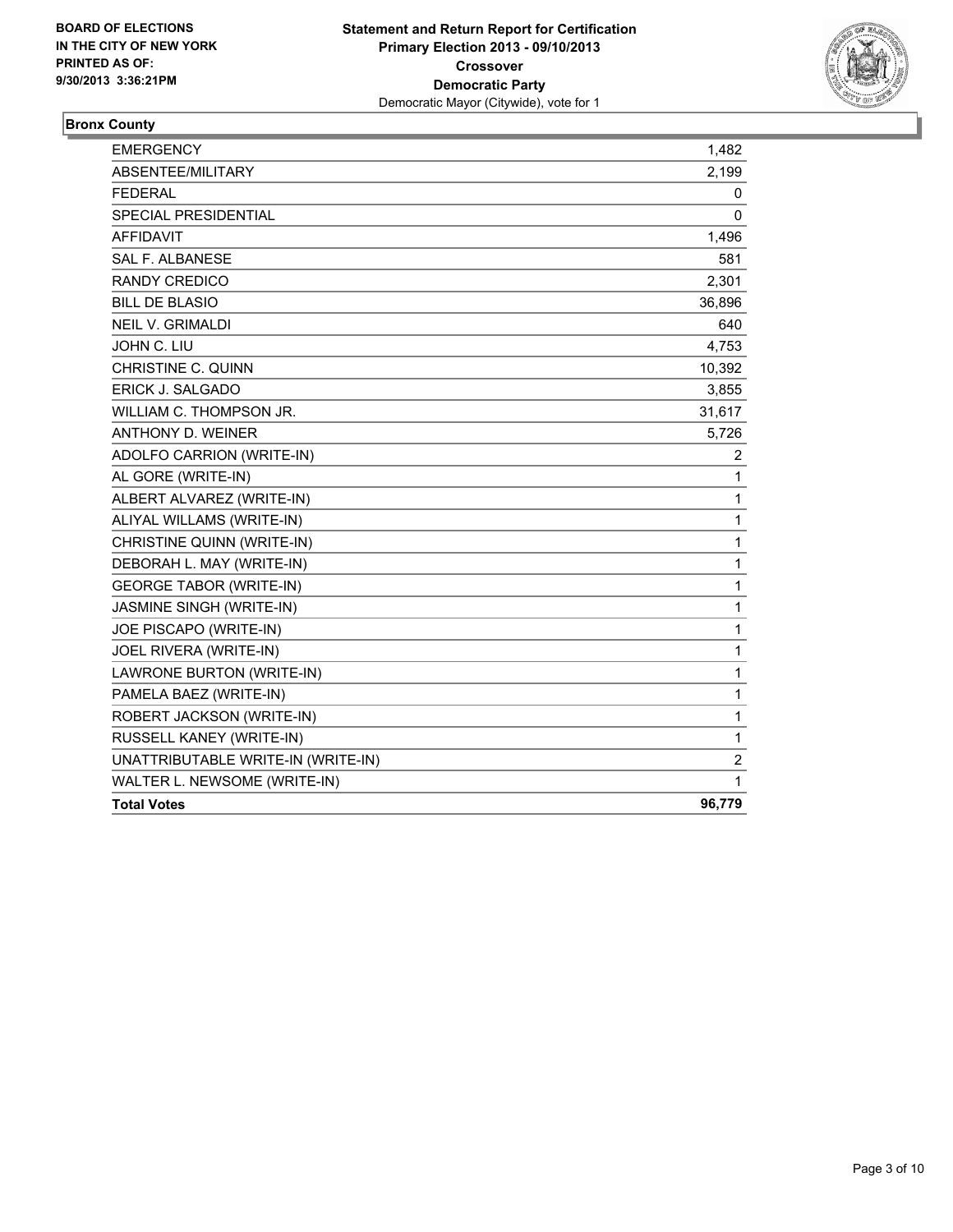

## **Kings County**

| <b>EMERGENCY</b>                    | 6,848   |
|-------------------------------------|---------|
| ABSENTEE/MILITARY                   | 4,605   |
| <b>FEDERAL</b>                      | 0       |
| SPECIAL PRESIDENTIAL                | 0       |
| AFFIDAVIT                           | 3,538   |
| SAL F. ALBANESE                     | 2,346   |
| <b>RANDY CREDICO</b>                | 2,351   |
| <b>BILL DE BLASIO</b>               | 104,703 |
| <b>NEIL V. GRIMALDI</b>             | 1,108   |
| JOHN C. LIU                         | 13,927  |
| <b>CHRISTINE C. QUINN</b>           | 23,007  |
| ERICK J. SALGADO                    | 5,793   |
| WILLIAM C. THOMPSON JR.             | 61,471  |
| ANTHONY D. WEINER                   | 10,950  |
| ABRAHAM BARRANCA (WRITE-IN)         | 2       |
| ADOLFO CARRION (WRITE-IN)           | 1       |
| ALLAN FEINBLUM (WRITE-IN)           | 1       |
| ALVIN BERK (WRITE-IN)               | 2       |
| ARIEL L. ADAM (WRITE-IN)            | 1       |
| BETTY J KITTRELL (WRITE-IN)         | 1       |
| <b>BILL CLINTON (WRITE-IN)</b>      | 1       |
| BILL THOMPSON (WRITE-IN)            | 1       |
| BOROUGH PRES. ERIC ADAMS (WRITE-IN) | 1       |
| CASSIUS CARPIO (WRITE-IN)           | 1       |
| CATHERINE L. GUERRIERO (WRITE-IN)   | 1       |
| CHAIM TRENK (WRITE-IN)              | 1       |
| CHARLES J. HYNES (WRITE-IN)         | 3       |
| CHRIS SMITH (WRITE-IN)              | 1       |
| CHRISTOPHER W. BANK (WRITE-IN)      | 1       |
| CONNIS MOBLEY (WRITE-IN)            | 1       |
| DAN BANANNO (WRITE-IN)              | 1       |
| DANIEL SQUADRON (WRITE-IN)          | 1       |
| DICK ZACHARIAS (WRITE-IN)           | 1       |
| ERICKA J. SALGADO (WRITE-IN)        | 2       |
| FERNANDO FERRER (WRITE-IN)          | 1       |
| <b>GAN JERRY (WRITE-IN)</b>         | 1       |
| GARY R. ADAMS (WRITE-IN)            | 1       |
| <b>GEORGE MCDONALD (WRITE-IN)</b>   | 1       |
| JAMES B. GWYNNE (WRITE-IN)          | 1       |
| JEAN.H. SIMILIEN (WRITE-IN)         | 1       |
| JOE LHOTA (WRITE-IN)                | 2       |
| JOE LODA (WRITE-IN)                 | 1       |
| JOE LOHTA (WRITE-IN)                | 2       |
| JOE PHOLA (WRITE-IN)                | 1       |
| JOHN A. CASTIMATIDIS (WRITE-IN)     | 4       |
| JOHN A. CATSIMATIDIS (WRITE-IN)     | 1       |
|                                     |         |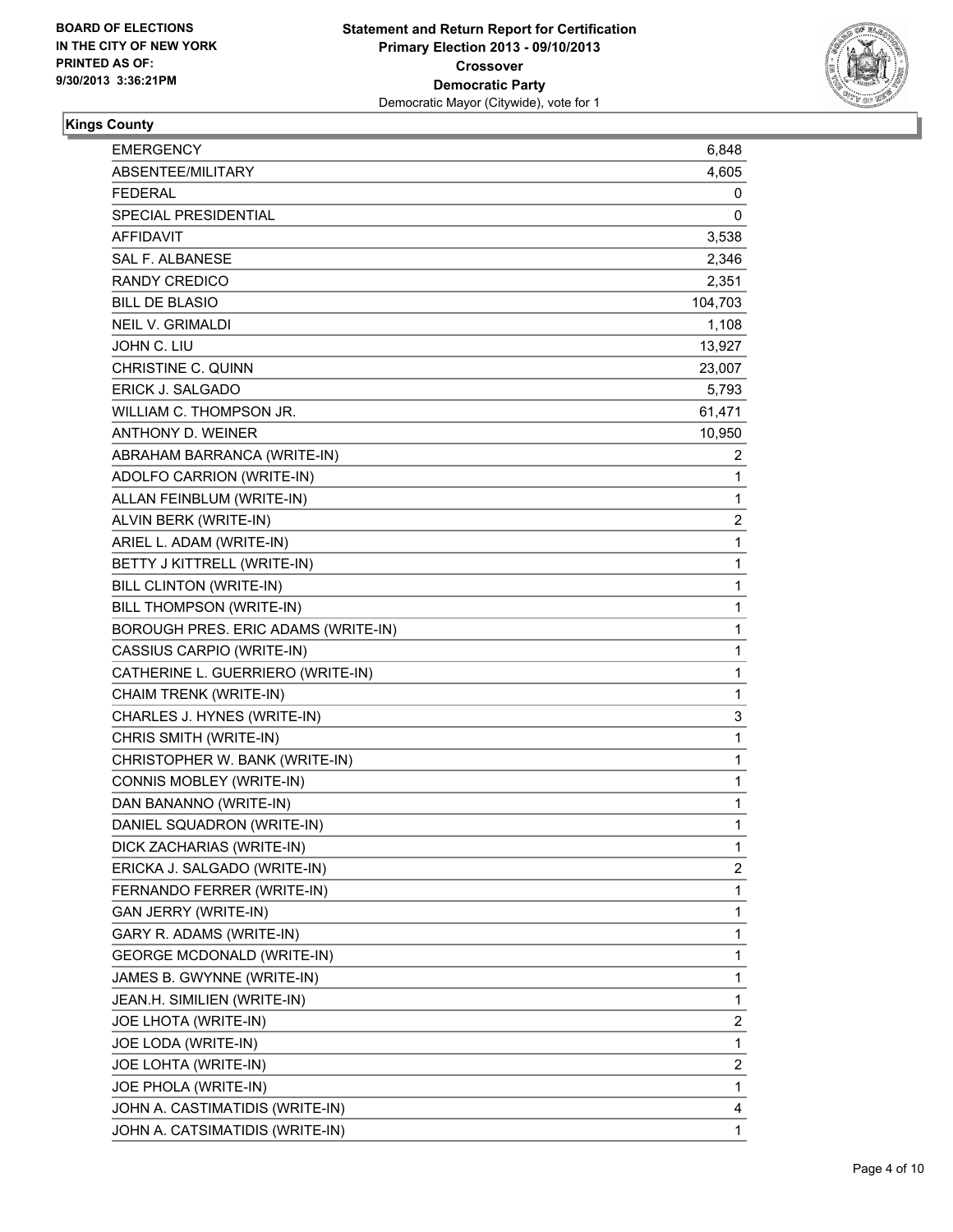

## **Kings County**

| JOHN CATS (WRITE-IN)               | 1       |
|------------------------------------|---------|
| JOHN GANGEMI (WRITE-IN)            | 1       |
| JOSEPH J LHOTA (WRITE-IN)          | 1       |
| JULIA WILLEBRAND (WRITE-IN)        | 1       |
| KRISTEN DAVIS (WRITE-IN)           | 1       |
| LAURIE CUMBO (WRITE-IN)            | 1       |
| MARTY MARKOWITIZ (WRITE-IN)        | 1       |
| MARTY MARKOWITZ (WRITE-IN)         | 1       |
| MAX REUSING (WRITE-IN)             | 1       |
| MIDORI VALDIVIA (WRITE-IN)         | 1       |
| NECHEMYA WEBERMAN (WRITE-IN)       | 2       |
| NEIRZ V GRIMALDI (WRITE-IN)        | 1       |
| NIKKI MORROW (WRITE-IN)            | 1       |
| RAY KELLY (WRITE-IN)               | 1       |
| RAYMOND KELLY (WRITE-IN)           | 1       |
| ROBERT CRISCOLA (WRITE-IN)         | 1       |
| ROBERT WATERMAN (WRITE-IN)         | 1       |
| ROLF CARLE (WRITE-IN)              | 1       |
| SCOTT M. STRINGER (WRITE-IN)       | 3       |
| SIFER ASEPH (WRITE-IN)             | 1       |
| SUSAN R. TUCKER (WRITE-IN)         | 1       |
| UNATTRIBUTABLE WRITE-IN (WRITE-IN) | 104     |
| VITO LOPEZ (WRITE-IN)              | 1       |
| XAIM DEUTCH (WRITE-IN)             | 1       |
| <b>Total Votes</b>                 | 225,828 |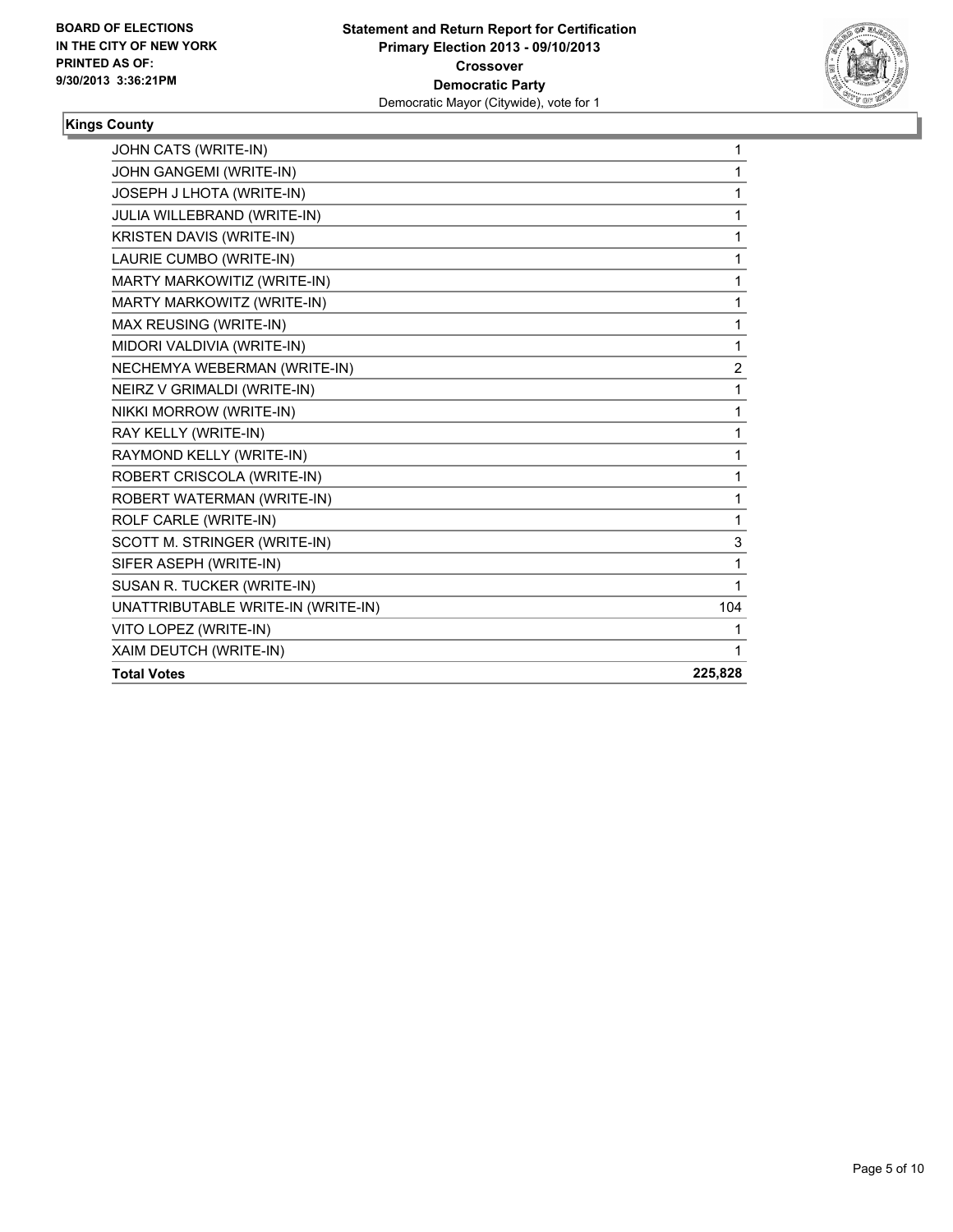

### **Queens County**

| <b>EMERGENCY</b>                   | 1,188    |
|------------------------------------|----------|
| ABSENTEE/MILITARY                  | 4,494    |
| <b>FEDERAL</b>                     | 0        |
| <b>SPECIAL PRESIDENTIAL</b>        | $\Omega$ |
| <b>AFFIDAVIT</b>                   | 1,506    |
| <b>SAL F. ALBANESE</b>             | 1,648    |
| <b>RANDY CREDICO</b>               | 5,129    |
| <b>BILL DE BLASIO</b>              | 52,190   |
| <b>NEIL V. GRIMALDI</b>            | 2,157    |
| JOHN C. LIU                        | 16,977   |
| <b>CHRISTINE C. QUINN</b>          | 19,847   |
| ERICK J. SALGADO                   | 3,735    |
| WILLIAM C. THOMPSON JR.            | 38,162   |
| ANTHONY D. WEINER                  | 9,438    |
| <b>BARBARA CLARK (WRITE-IN)</b>    | 1        |
| BRIAN ROSSMAN (WRITE-IN)           | 1        |
| <b>BRUCE BERNSTEIN (WRITE-IN)</b>  | 1        |
| FIORELLO H. LAGUARDIA (WRITE-IN)   | 1        |
| HE GIN LEE (WRITE-IN)              | 1        |
| HILLEL ADELMAN (WRITE-IN)          | 1        |
| JOE LHOTA (WRITE-IN)               | 3        |
| JOHN CATSIMATIDIS (WRITE-IN)       | 1        |
| JOHN W. CRONIN (WRITE-IN)          | 1        |
| LINNEA STUART (WRITE-IN)           | 1        |
| MARK J. BIBLIS (WRITE-IN)          | 1        |
| MICHAEL BLOOMBERG (WRITE-IN)       | 1        |
| RAY KELLY (WRITE-IN)               | 3        |
| RUDOLPH GIULIANI (WRITE-IN)        | 1        |
| UNATTRIBUTABLE WRITE-IN (WRITE-IN) | 3        |
| <b>Total Votes</b>                 | 149,304  |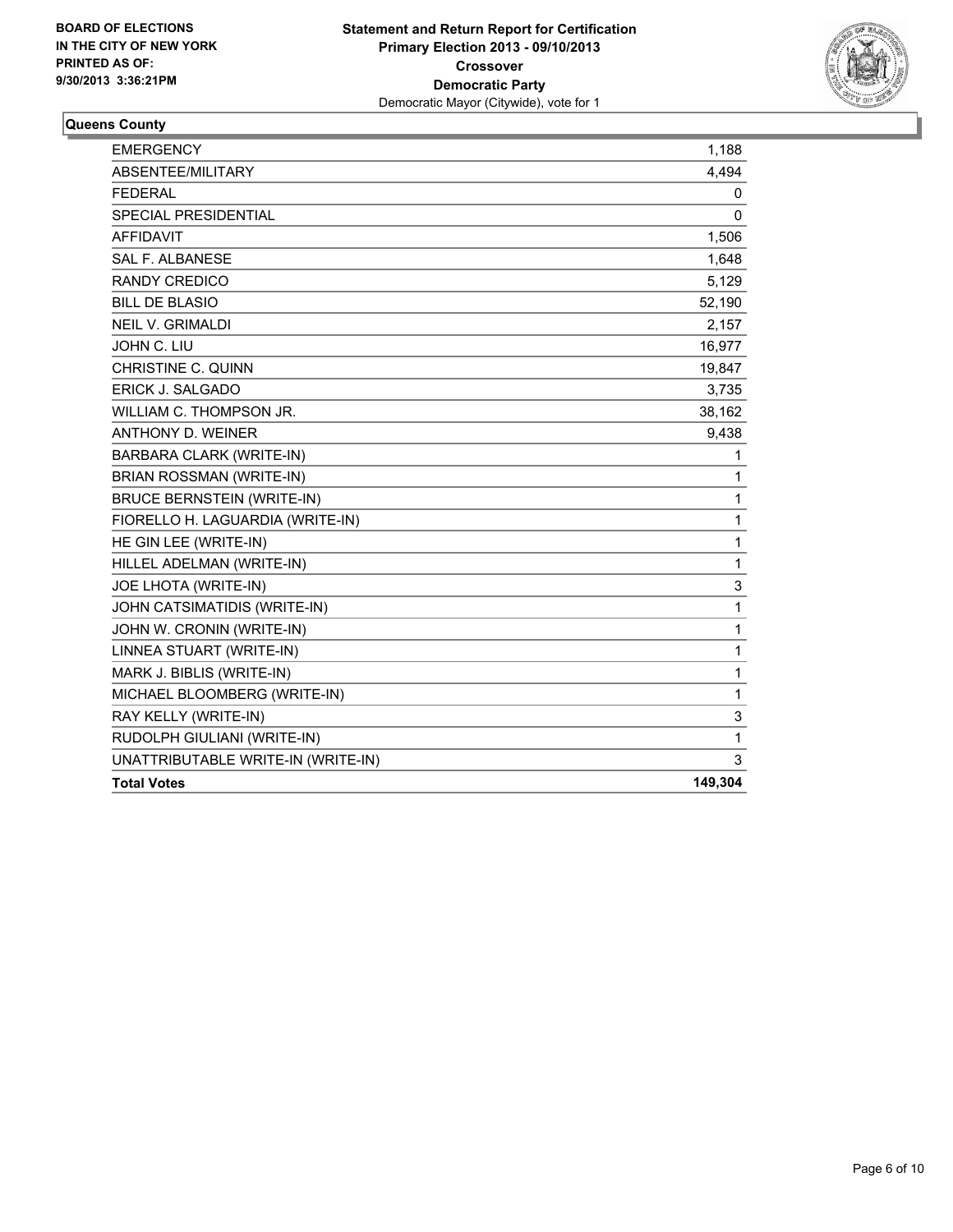

#### **Richmond County**

| <b>EMERGENCY</b>                   | 89             |
|------------------------------------|----------------|
| ABSENTEE/MILITARY                  | 1,377          |
| <b>FEDERAL</b>                     | 0              |
| SPECIAL PRESIDENTIAL               | $\Omega$       |
| <b>AFFIDAVIT</b>                   | 148            |
| <b>SAL F. ALBANESE</b>             | 447            |
| <b>RANDY CREDICO</b>               | 161            |
| <b>BILL DE BLASIO</b>              | 7,358          |
| <b>NEIL V. GRIMALDI</b>            | 138            |
| JOHN C. LIU                        | 1,438          |
| <b>CHRISTINE C. QUINN</b>          | 3,545          |
| ERICK J. SALGADO                   | 235            |
| WILLIAM C. THOMPSON JR.            | 6,871          |
| <b>ANTHONY D. WEINER</b>           | 1,220          |
| CARLOS DANGER (WRITE-IN)           | 1              |
| DAVID DINKINS (WRITE-IN)           | 1              |
| JOE LHOTA (WRITE-IN)               | 5              |
| JOEY BUTTAFUCCO (WRITE-IN)         | 1              |
| JOHN A. CATSIMATIDIS (WRITE-IN)    | $\overline{2}$ |
| JOHN A. CATSMAITIDIS (WRITE-IN)    | $\overline{2}$ |
| LOUIS F. DESANTIS (WRITE-IN)       | 1              |
| MICKEY MOUSE (WRITE-IN)            | 1              |
| NOAM CHOMSKY (WRITE-IN)            | 1              |
| PATRICIA BOVINO (WRITE-IN)         | 1              |
| SCOTT M. STRINGER (WRITE-IN)       | 1              |
| UNATTRIBUTABLE WRITE-IN (WRITE-IN) | 3              |
| <b>Total Votes</b>                 | 21,433         |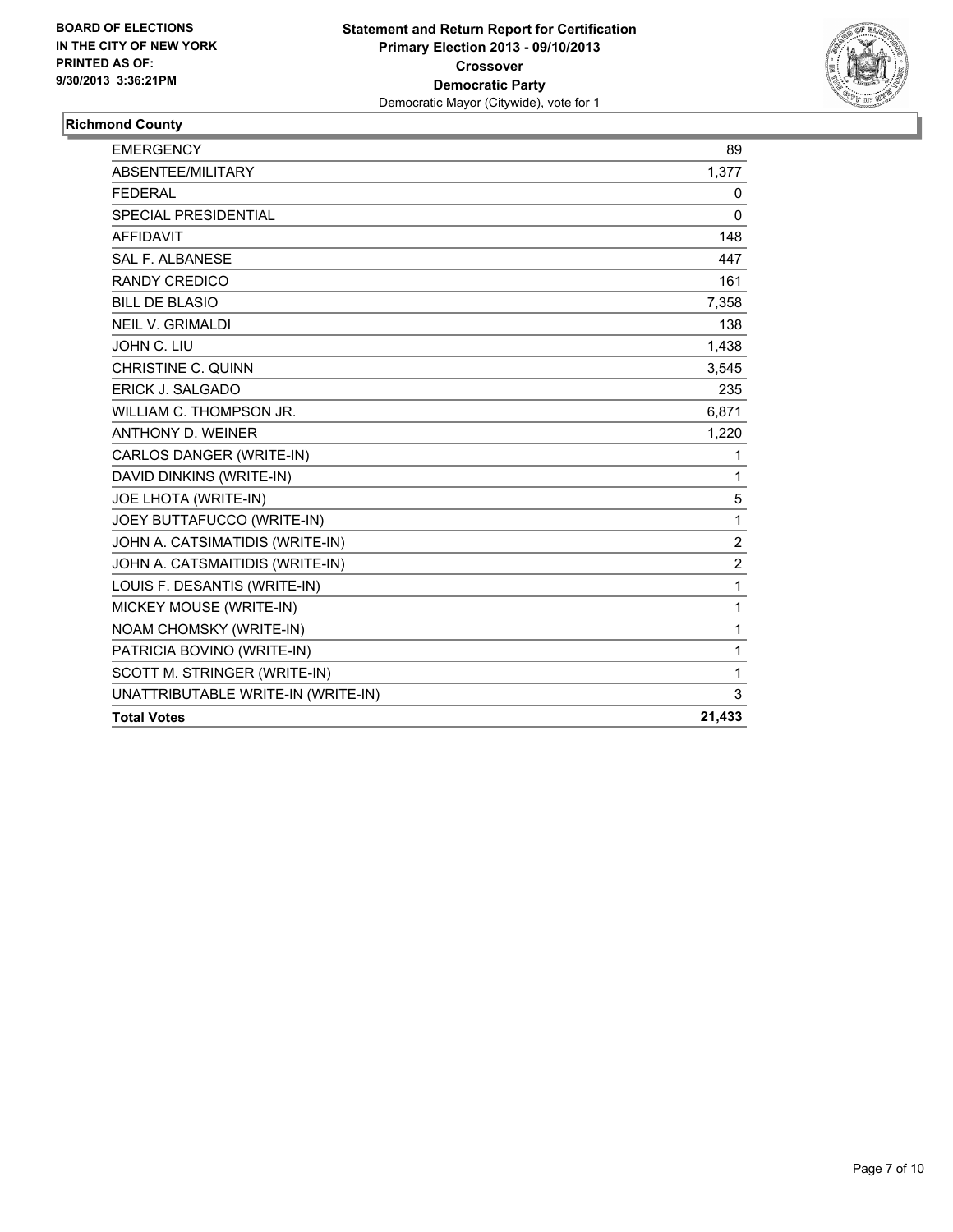

#### **Total for Democratic Mayor (Citywide)**

| <b>EMERGENCY</b>                    | 11,151         |
|-------------------------------------|----------------|
| ABSENTEE/MILITARY                   | 18,452         |
| FEDERAL                             | 0              |
| <b>SPECIAL PRESIDENTIAL</b>         | 0              |
| <b>AFFIDAVIT</b>                    | 9,445          |
| <b>SAL F. ALBANESE</b>              | 5,843          |
| <b>RANDY CREDICO</b>                | 11,530         |
| <b>BILL DE BLASIO</b>               | 282,344        |
| <b>NEIL V. GRIMALDI</b>             | 4,677          |
| JOHN C. LIU                         | 47,286         |
| CHRISTINE C. QUINN                  | 108,893        |
| <b>ERICK J. SALGADO</b>             | 15,914         |
| WILLIAM C. THOMPSON JR.             | 180,841        |
| ANTHONY D. WEINER                   | 34,192         |
| ABRAHAM BARRANCA (WRITE-IN)         | 2              |
| ADOLFO CARRION (WRITE-IN)           | 3              |
| ADOLFO CARRION, JR. (WRITE-IN)      | 1              |
| AL GORE (WRITE-IN)                  | 1              |
| ALBERT ALVAREZ (WRITE-IN)           | 1              |
| ALBERT CHIN (WRITE-IN)              | $\mathbf 1$    |
| ALIYAL WILLAMS (WRITE-IN)           | 1              |
| ALLAN FEINBLUM (WRITE-IN)           | $\mathbf{1}$   |
| ALVIN BERK (WRITE-IN)               | $\overline{2}$ |
| ARIEL L. ADAM (WRITE-IN)            | 1              |
| BARBARA CLARK (WRITE-IN)            | $\mathbf{1}$   |
| BETTY J KITTRELL (WRITE-IN)         | 1              |
| <b>BILL CLINTON (WRITE-IN)</b>      | $\overline{2}$ |
| BILL DE BLASIO (WRITE-IN)           | $\mathbf{1}$   |
| BILL MURAWSFI (WRITE-IN)            | 1              |
| BILL THOMPSON (WRITE-IN)            | 4              |
| BOROUGH PRES. ERIC ADAMS (WRITE-IN) | $\mathbf{1}$   |
| BRIAN ROSSMAN (WRITE-IN)            | $\mathbf{1}$   |
| <b>BRUCE BERNSTEIN (WRITE-IN)</b>   | $\mathbf 1$    |
| CARLOS DANGER (WRITE-IN)            | $\mathbf{2}$   |
| CASSIUS CARPIO (WRITE-IN)           | 1              |
| CATHERINE L. GUERRIERO (WRITE-IN)   | 1              |
| CHAIM TRENK (WRITE-IN)              | 1              |
| CHARLES J. HYNES (WRITE-IN)         | 3              |
| CHRIS SMITH (WRITE-IN)              | $\mathbf 1$    |
| CHRISTINE QUINN (WRITE-IN)          | 1              |
| CHRISTOPHER W. BANK (WRITE-IN)      | $\mathbf 1$    |
| CONNIS MOBLEY (WRITE-IN)            | 1              |
| DAN BANANNO (WRITE-IN)              | 1              |
| DANIEL SQUADRON (WRITE-IN)          | 1              |
| DAVID DINKINS (WRITE-IN)            | 1              |
| DAVID HOLSTEIN (WRITE-IN)           | $\mathbf{1}$   |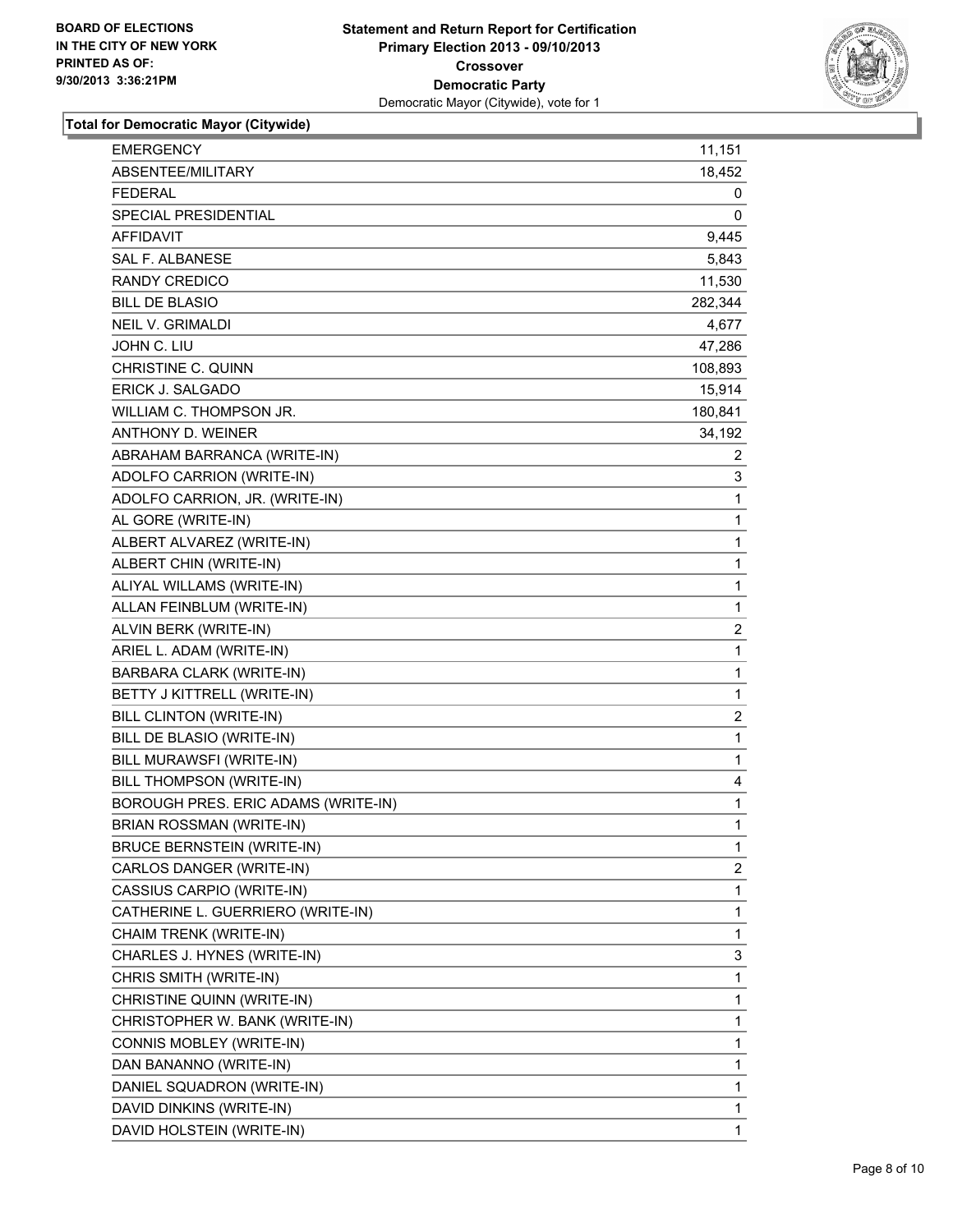

#### **Total for Democratic Mayor (Citywide)**

| DEBORAH L. MAY (WRITE-IN)         | 1                 |
|-----------------------------------|-------------------|
| DICK ZACHARIAS (WRITE-IN)         | 1                 |
| DONALD FELIX (WRITE-IN)           | 1                 |
| ELLIOT SPITZER (WRITE-IN)         | 1                 |
| ERICKA J. SALGADO (WRITE-IN)      | 2                 |
| FELIX FUSCO (WRITE-IN)            | 2                 |
| FERNANDO FERRER (WRITE-IN)        | 1                 |
| FIORELLO H. LAGUARDIA (WRITE-IN)  | 1                 |
| <b>GAN JERRY (WRITE-IN)</b>       | 1                 |
| GARY R. ADAMS (WRITE-IN)          | 1                 |
| <b>GEORGE MCDONALD (WRITE-IN)</b> | 2                 |
| <b>GEORGE TABOR (WRITE-IN)</b>    | 1                 |
| <b>GWEN GODDWIN (WRITE-IN)</b>    | 1                 |
| HE GIN LEE (WRITE-IN)             | 1                 |
| HILLEL ADELMAN (WRITE-IN)         | 1                 |
| JACK HIDARY (WRITE-IN)            | 1                 |
| JAMES B. GWYNNE (WRITE-IN)        | 1                 |
| JASMINE SINGH (WRITE-IN)          | 1                 |
| JEAN.H. SIMILIEN (WRITE-IN)       | 1                 |
| JEFFREY THOMAS LUNDELL (WRITE-IN) | 1                 |
| JOE LHOTA (WRITE-IN)              | $12 \overline{ }$ |
| JOE LODA (WRITE-IN)               | 1                 |
| JOE LOHTA (WRITE-IN)              | 2                 |
| JOE PHOLA (WRITE-IN)              | 1                 |
| JOE PISCAPO (WRITE-IN)            | 1                 |
| JOEL RIVERA (WRITE-IN)            | 1                 |
| JOEY BUTTAFUCCO (WRITE-IN)        | 1                 |
| JOHN A. CASTIMATIDIS (WRITE-IN)   | 4                 |
| JOHN A. CATSIMATIDIS (WRITE-IN)   | 3                 |
| JOHN A. CATSMAITIDIS (WRITE-IN)   | 2                 |
| JOHN CATS (WRITE-IN)              | 1                 |
| JOHN CATSIMATIDIS (WRITE-IN)      | 1                 |
| JOHN GANGEMI (WRITE-IN)           | 1                 |
| JOHN VASSILAROS (WRITE-IN)        | 1                 |
| JOHN W. CRONIN (WRITE-IN)         | 1                 |
| JOSEPH J LHOTA (WRITE-IN)         | 1                 |
| JULIA WILLEBRAND (WRITE-IN)       | 1                 |
| KEVIN COENEN (WRITE-IN)           | $\overline{2}$    |
| KRISTEN DAVIS (WRITE-IN)          | 1                 |
| LAURIE CUMBO (WRITE-IN)           | 1                 |
| LAWRONE BURTON (WRITE-IN)         | 1                 |
| LENARD MCNEIL (WRITE-IN)          | 1                 |
| LINNEA STUART (WRITE-IN)          | 1                 |
| LLOYD SHAPIO (WRITE-IN)           | 1                 |
| LOUIS F. DESANTIS (WRITE-IN)      | 1                 |
| MARK J. BIBLIS (WRITE-IN)         | 1.                |